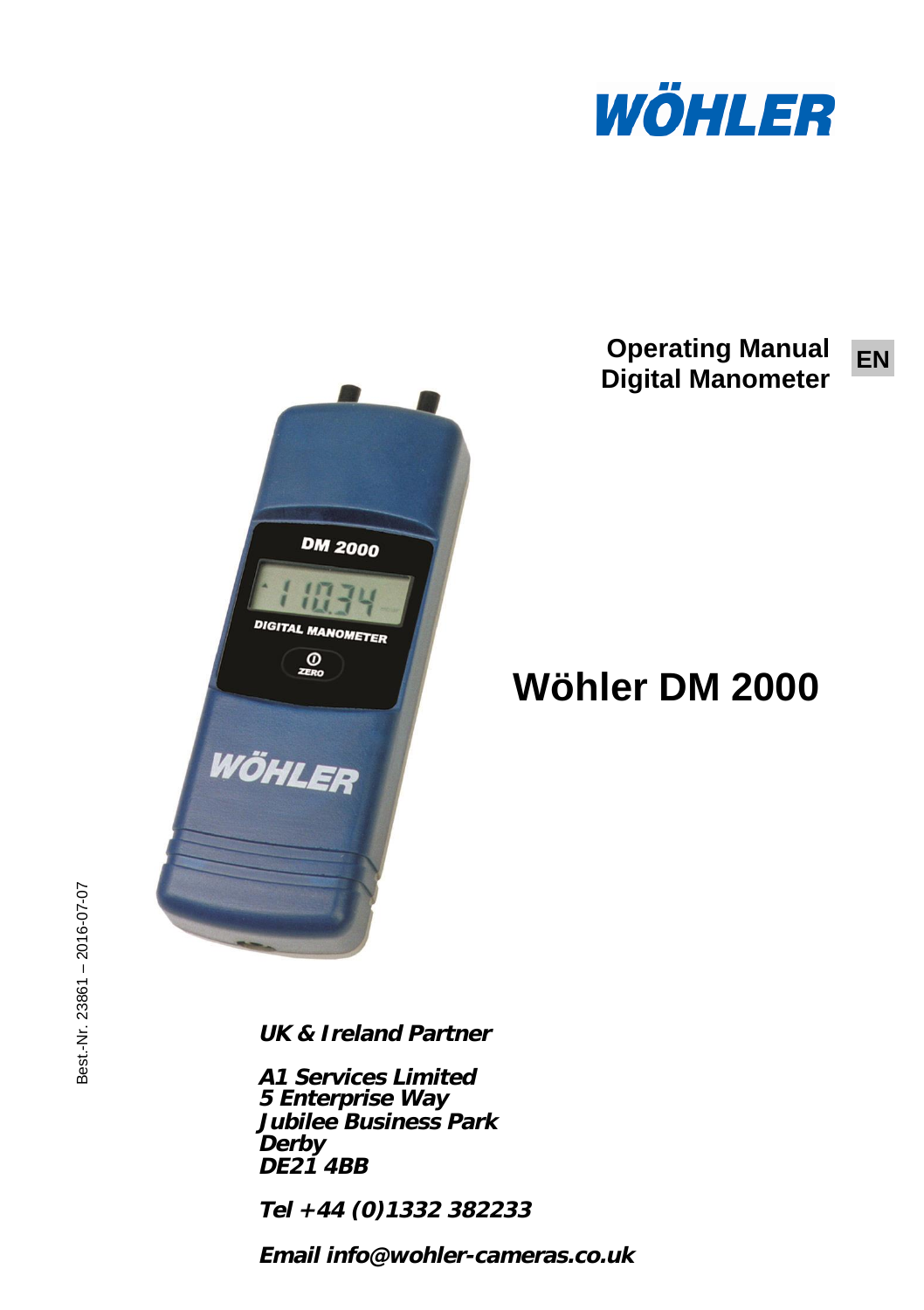# **Content**

| 1            |                                           |  |
|--------------|-------------------------------------------|--|
| 1.1          | Information about this operating manual10 |  |
| 1.2          | Symbols used in this operating manual  10 |  |
| 1.3          |                                           |  |
| 14           |                                           |  |
| 1.5          |                                           |  |
| 1.6          | Manufacturer's address  11                |  |
| $\mathbf{2}$ |                                           |  |
| 3            |                                           |  |
| 4            |                                           |  |
| 5            |                                           |  |
| 6            |                                           |  |
| 7            |                                           |  |
| 8            | Warranty and Service 17                   |  |
| 8.1          |                                           |  |
| 8.2          |                                           |  |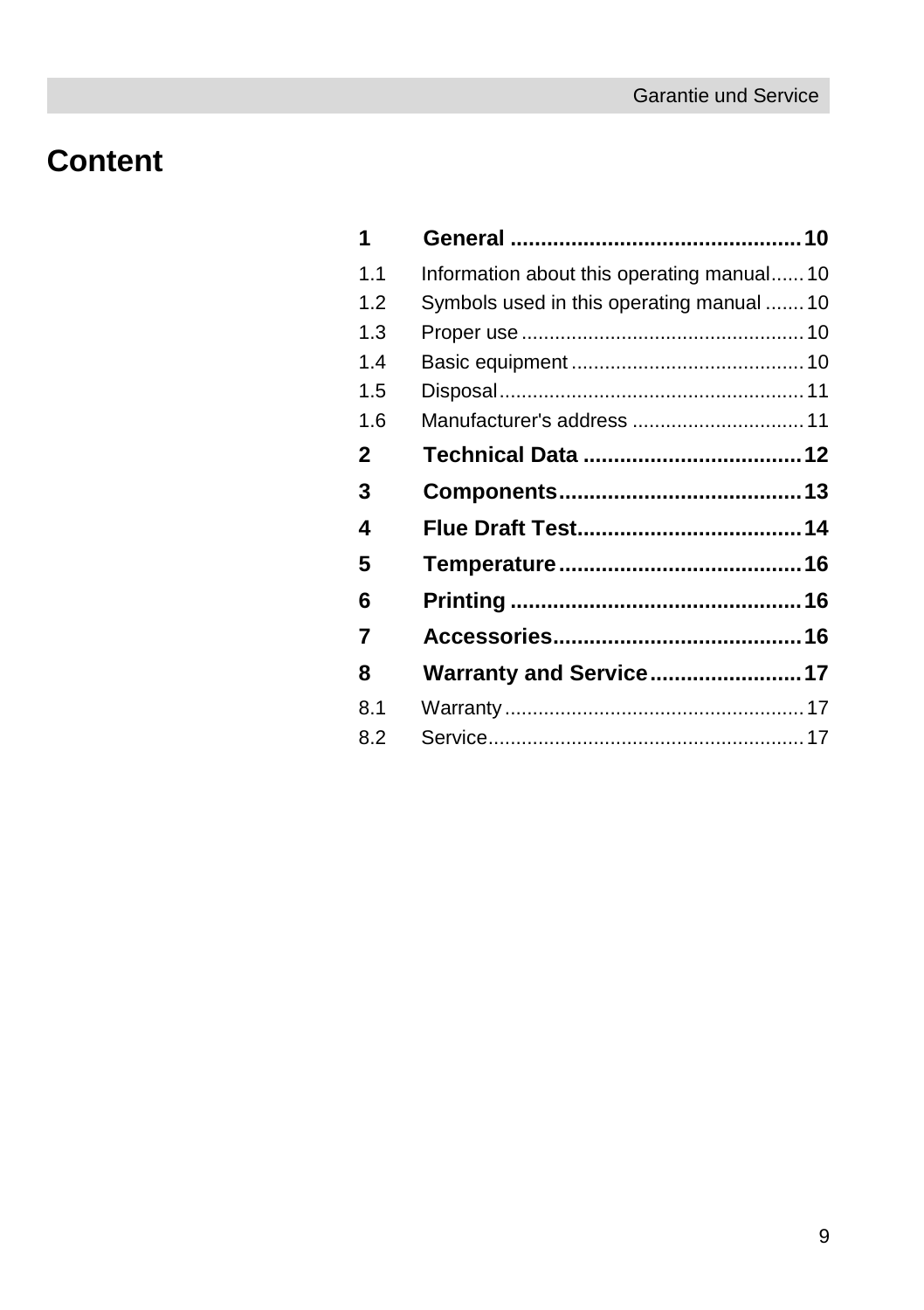## <span id="page-2-0"></span>**1 General**

#### <span id="page-2-1"></span>**1.1 Information about this operating manual** This operation manual allows you to work safely with the Wöhler DM 2000 Digital Manometer. Please keep this operating manual in a safe place for future reference.

The Wöhler DM 2000 Digital Manometer should be employed by professionals for its intended use only.

We accept no responsibility for any damage or loss resulting from any failure to observe this operating manual.

<span id="page-2-2"></span>**1.2 Symbols used in this operating manual 4.1 WARNING!** 



Not following this warning can cause injury or death.

**NOTE!** 

*Highlights tips and other useful information.*

<span id="page-2-3"></span>**1.3 Proper use** The meter is suitable for the fine tuning of boilers, The draft measurement and the differential pressure measurement Einstellungen des Gasdrucks an Gasfeuerstätten, zur Messung des Gebläsedifferenzdrucks ab 1 Pa/0,01 mbar sowie zur Messung des Schornsteinzugs.

# <span id="page-2-4"></span>**1.4 Basic equipment Meter Meter Scope of supply** Wöhler DM 2000 | Digital Manometer with batteries Hose 1.5 m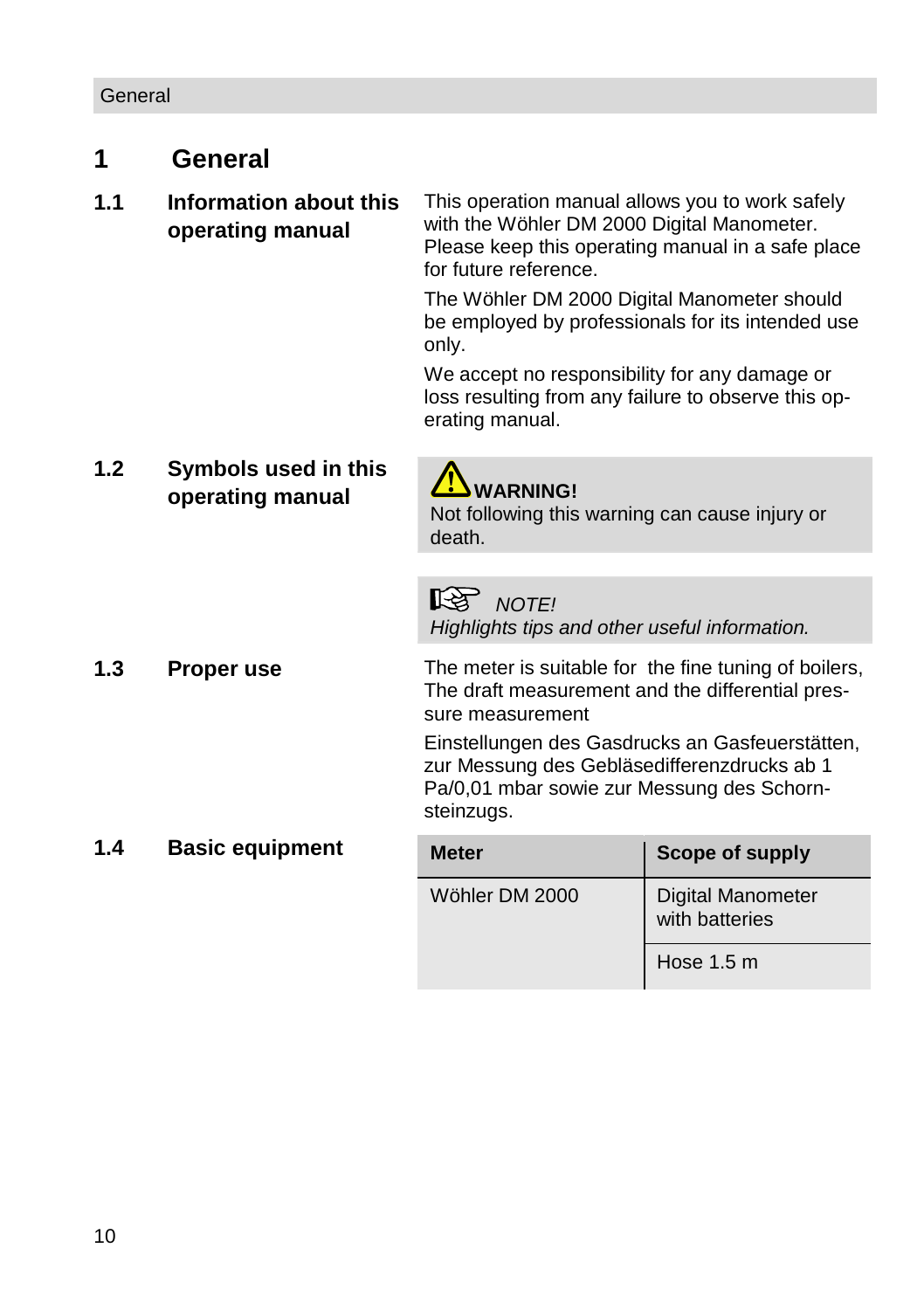#### <span id="page-3-0"></span>**1.5 Disposal**



Do not dispose of electronic equipment along with household waste. Dispose of electronic equipment in accordance with valid environmental regulations.

Damaged rechargeable batteries are considered hazardous waste. Dispose of damaged or used rechargeable batteries at the collection points provided.

#### <span id="page-3-2"></span><span id="page-3-1"></span>**1.6 Manufacturer's address Wöhler Technik GmbH**

Schützenstr. 41 33181 Bad Wünnenberg, Germany Tel.: +49 2953 73-100 Fax: +49 2953 73-250 E-Mail: [info@woehler.de](mailto:info@woehler.de)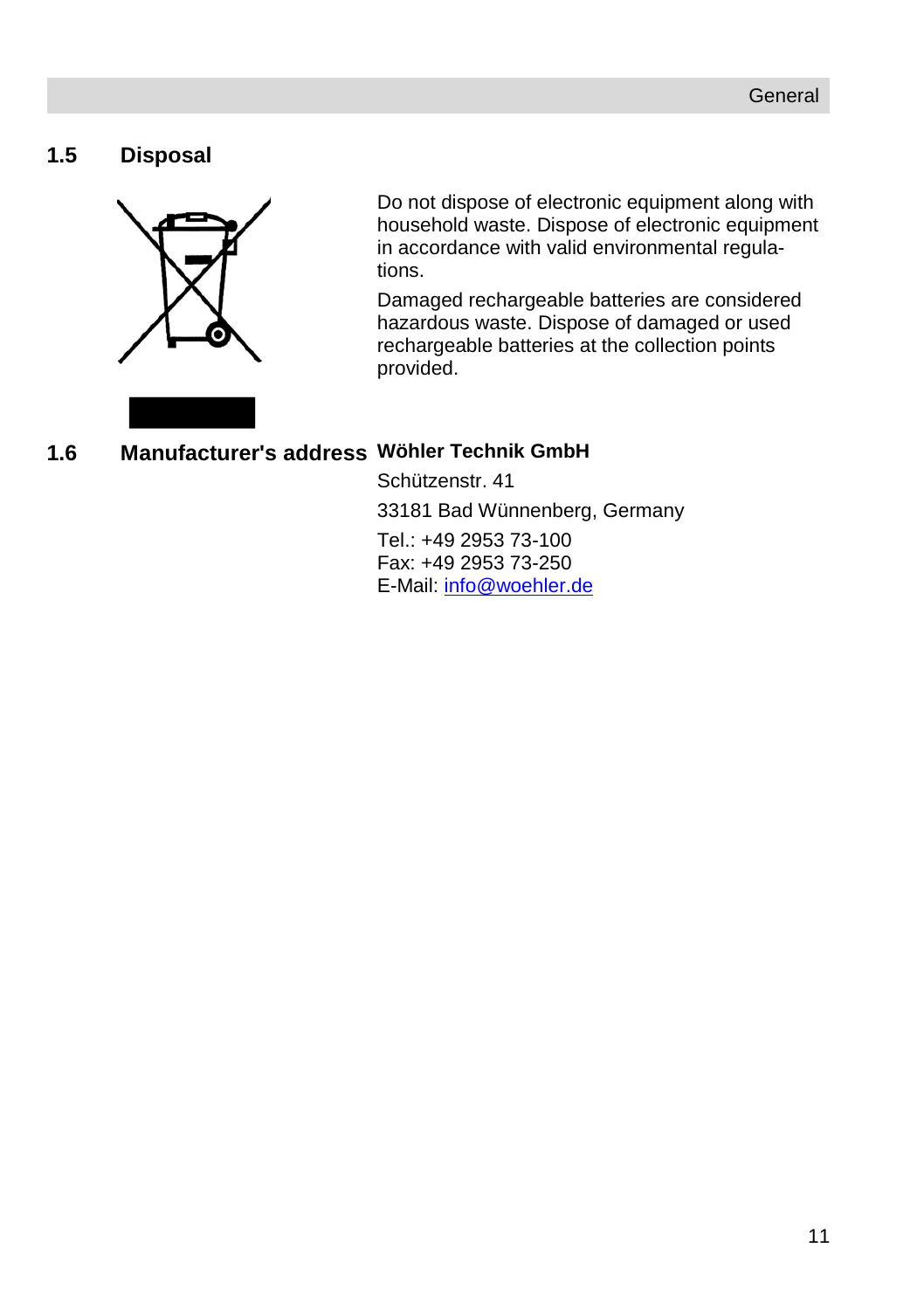## **2 Technical Data**

| <b>Beschreibung</b>            | Angabe                                             |
|--------------------------------|----------------------------------------------------|
| Differential Pressure<br>Range | + 2 bar                                            |
| Accuracy                       | $<$ 3 % o.r.<br>$±$ 200 Pa whichever is<br>greater |
| Temperature (optional)         |                                                    |
| Range                          | -20 °C up to +99 °C                                |
| Accuracy:                      | < 1 °C                                             |
| Resolution:                    | 0.1 °C                                             |
| Unit                           | Depending on the<br>version mbar or Pa             |
| Power supply                   | 2 batteries AA, 1,5 V                              |
| Storage temperature            | -20 °C up to +60 °C                                |
| Working temperature            | -5 °C up to +60 °C                                 |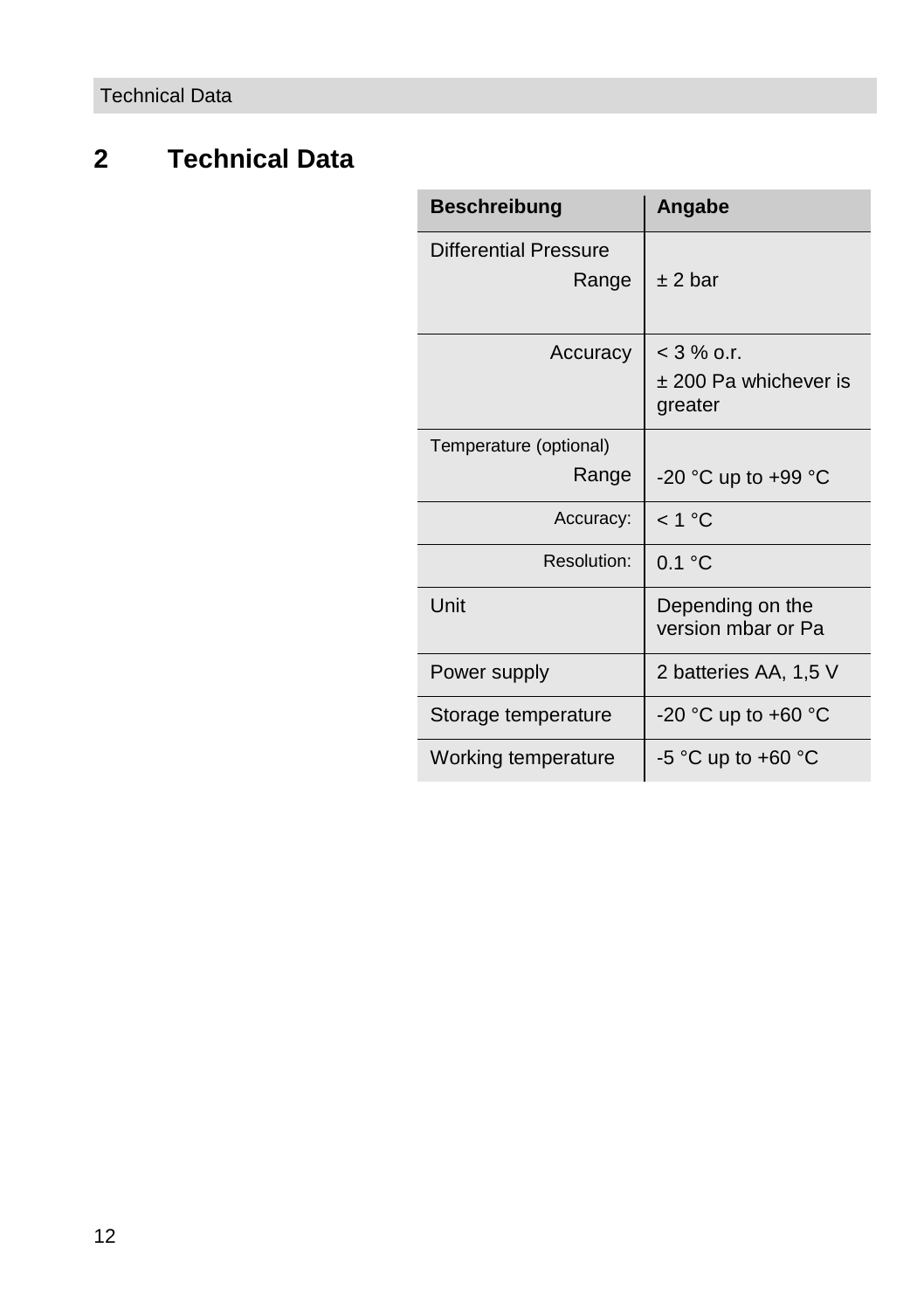## <span id="page-5-0"></span>**3 Components**

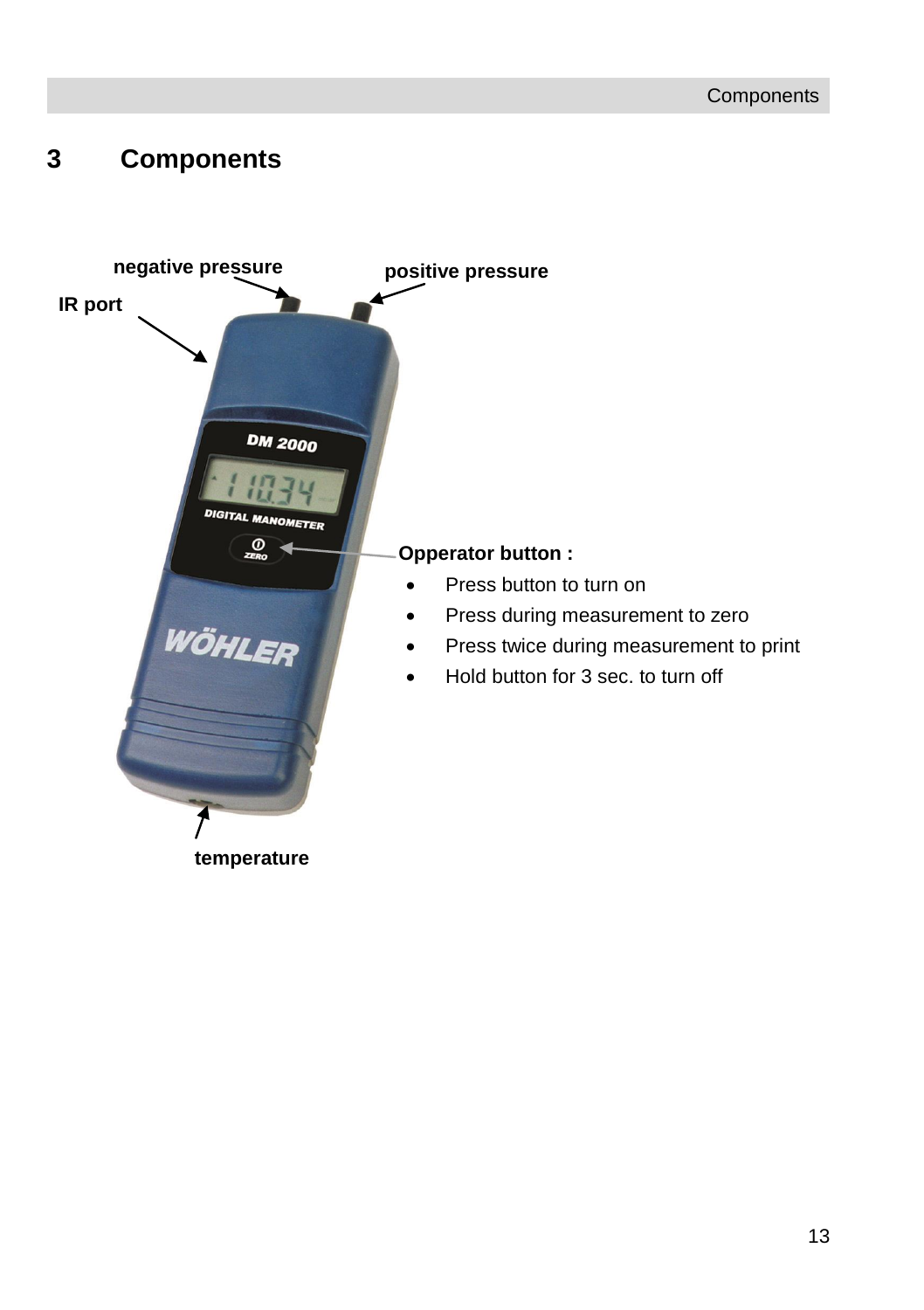#### <span id="page-6-0"></span>**4 Flue Draft Test**

#### **Safety Warning!**

You must be qualified to work on heat appliances and gas, oil or other fuel supplies. For further instructions contact your local authorities before you start the job.

> The constant flow of flue gases at the correct rate of flow with the least possible variation is required for safe and efficient combustion. Insufficient flue draft will cause ignition difficulties and is likely to result in fume emission and potential health risk. Too much draft will make control of the fire difficult and may result in overheating. In this instance, fitting a draft stabiliser may be required. An appliance manufacturer will specify a range of flue draft conditions under which their appliance will operate.

#### **Choosing the correct place for measuring**

The correct place for measuring the chimney draft is close to the appliance and at least 2 x flue-pipe diameter above the spigot and 15 cm away from any draft stabiliser. Some appliances include purpose made flue draught test points for insertion of test equipment sampling probes. Where no purposemade flue draught point is included a suitable point will need to be provided adjacent to the appliance outlet. In some instances, a draft measurement can be taken by temporarily removing a sweeping access cover and using a cone or plate with a hole in the centre to prevent secondary air entry and to enable the sampling probe to be inserted.

A flue draught reading should be taken before the appliance is lit to identify any potential problems which will result from down draught.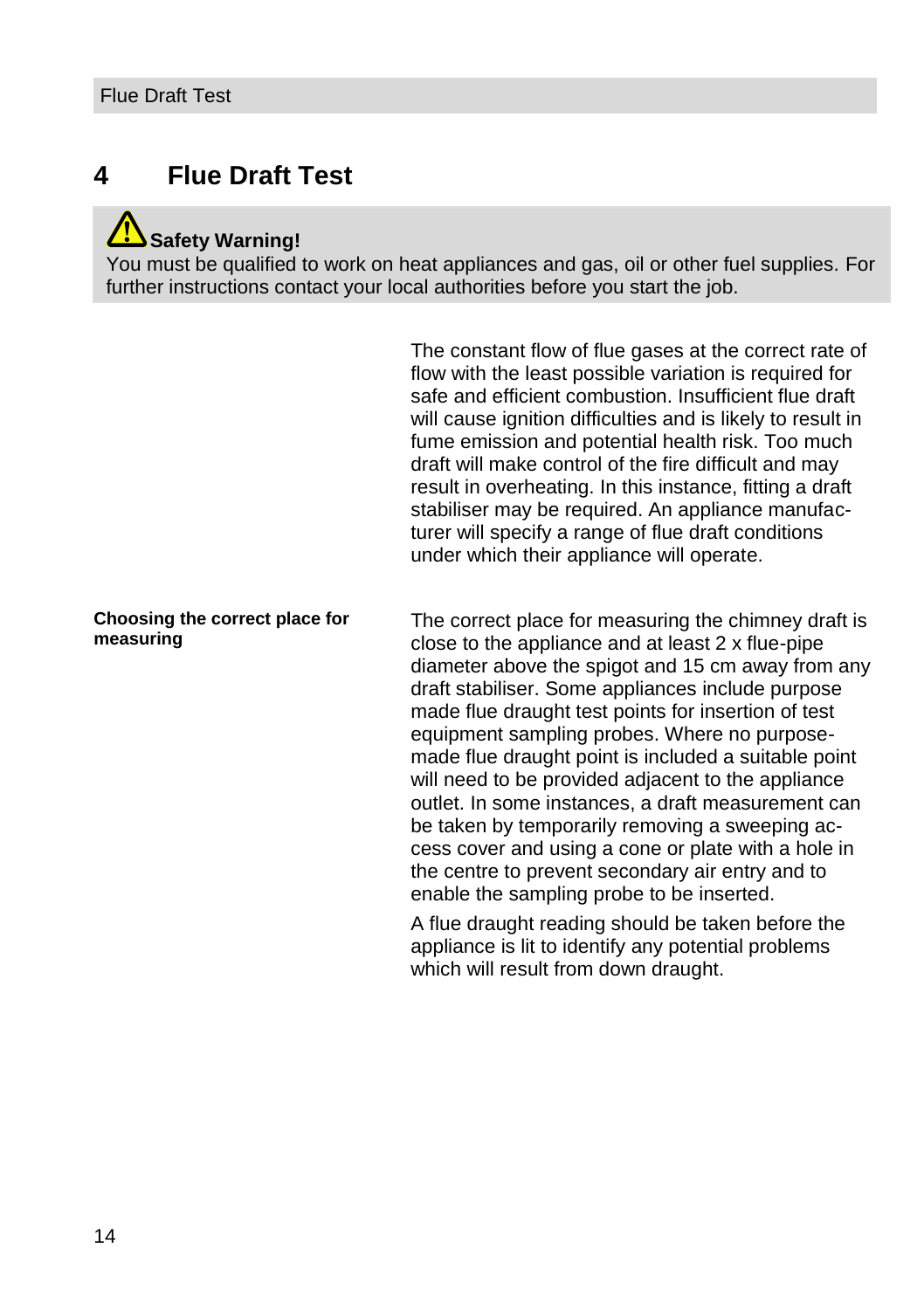#### **Procedure for Taking Flue Draft Readings**

The typical procedure when using a Wohler mechanical draft gauge is as follows:

- 7. Visually inspect the draft gauge for signs of damage and/or defect.
- 8. Ignite a small amount of fuel in the appliance and leave to burn for 20 minutes.
- 9. Turn on the unit and allow the display to stabilise and settle to zero.
- 10. Connect the rubber hose to the negative connector on the unit.
- 11. Connect the stainless steel probe to the end of the rubber hose.
- 12. Insert metal sampling tube into test point preventing secondary air entry.
- 13. Wait approximately 30 seconds for stabilisation and then take a draught reading.

## **NOTE!**

*Atmospheric or weather conditions may cause incorrect draft readings.*

Depending upon the draft reading obtained, it may be necessary to adjust the appliance air control devices and/or the flue draft stabiliser (if fitted). Any adjustment should be made in accordance with the manufacturer's instructions and the draught reading should be retaken after each adjustment.

If acceptable draft conditions are not able to be achieved, the appliance should be taken out of service and where appropriate the HETAS Unsafe Situations Procedure should be followed whilst the fault is rectified. Refer to Unit HTU03K Section 8 for more details.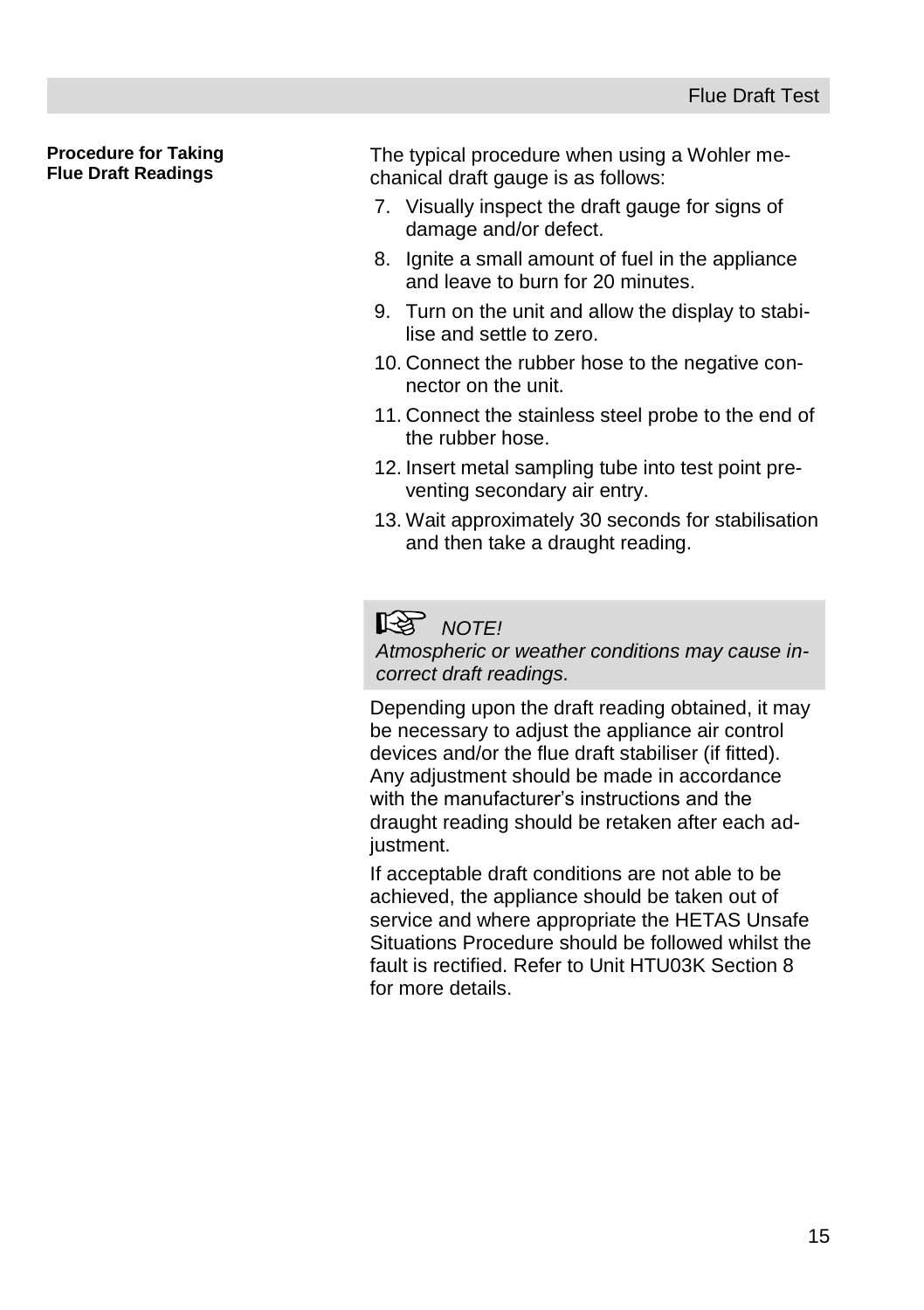<span id="page-8-0"></span>**5 Temperature** The meter has an internal temperature sensor. An external temperature sensor can be connected to the bottom of the meter, see accessories.

> **NOTE!** *The temperature reading will not appear in the display but only on the printout.*

<span id="page-8-1"></span>**6 Printing** The pressure and the temperature readings can be printed on the Wöhler TD 100 Thermoprinter, see accessories.

- Switch on the printer.
- Position the meter next to the printer, so that the IR ports of meter and printer are opposite to each other.
- Start printing with a doubleclick on the opreation-button of the Wöhler DM 2000.

#### <span id="page-8-2"></span>**7 Accessories**

| Hose with draft probe 6 mm $\varnothing$ , 200 mm long, cone 6 mm $\varnothing$ and<br>hose 1,5 m long | Art n° 4578  |
|--------------------------------------------------------------------------------------------------------|--------------|
| Pressure Measurement Set for Wöhler Digital Manometer                                                  | Art n° 56126 |
| Combustion air temperature probe, 280 mm, with 1.7 m cable                                             | Art n° 9611  |